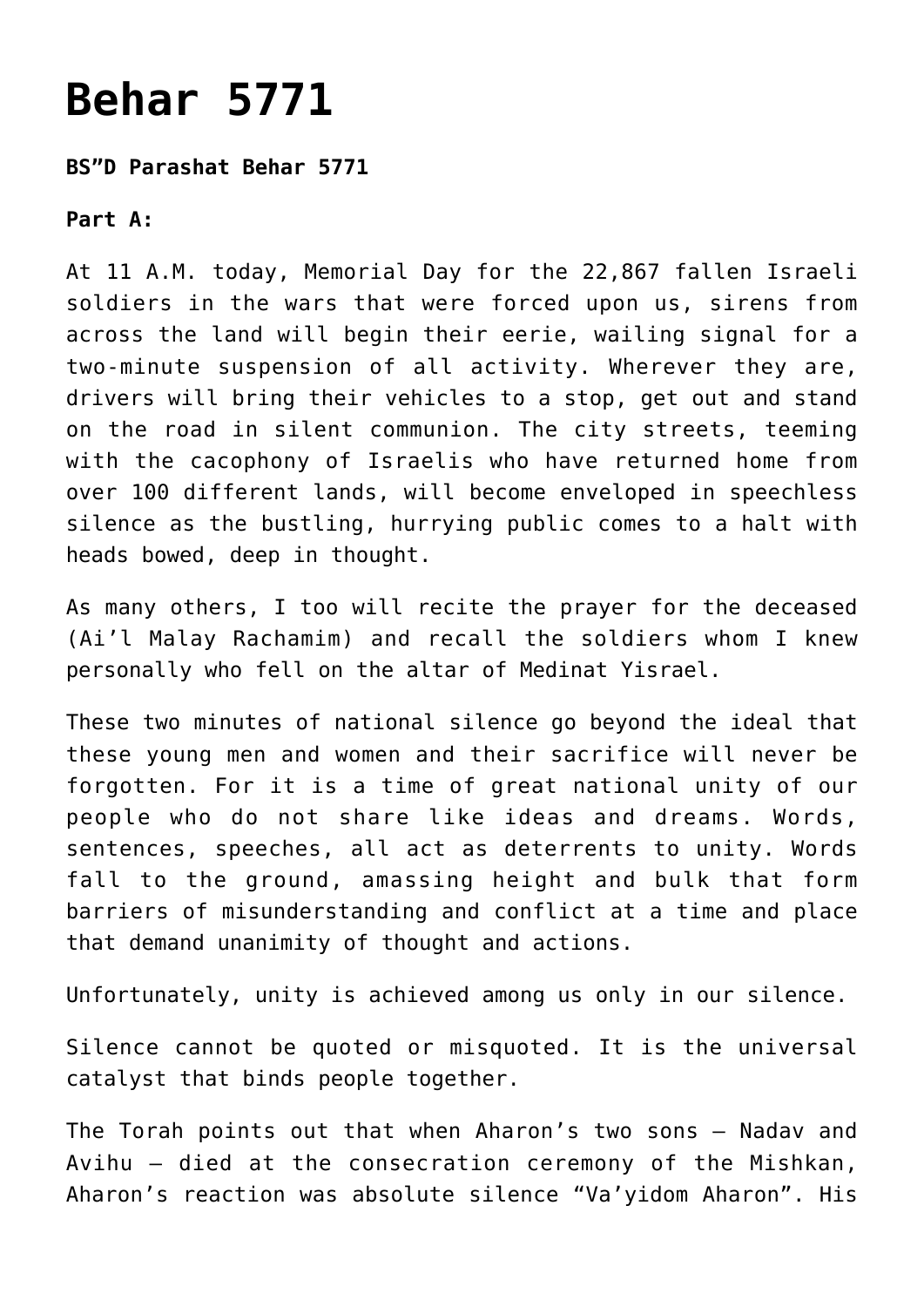silence turned his personal grief into the grief of all Israel.

Today at 11 AM, as in every year that I can recall  $-$  as we stand in silence as "one man and one heart" – there will be some who will not join with us, but will demonstratively continue on their way, seemingly oblivious to their surroundings.

They are invariably either Arabs or members of some Haredi sect or cult. They themselves are totally different. The Arab is our enemy, the Haredi our brother, but their message is similar: "We are not part of you".

I have no problem with the Arab. His god is not my God; his soul is not my soul. For him I have only one answer – he cannot be here.

I know that in the near future, the total financial collapse of the United States will cause great numbers of Jews to come home to Eretz Yisrael. They will displace the Arabs whom HaShem has positioned in a custodial role until the time when the Jewish population will be sufficiently large to settle all the land (See: Zohar, end of Parashat Va'ai'ra)

But what pains me are the Haredi brothers whose sects and cults propagate teachings that corrupt and pervert HaShem's holy Torah. The members of these cults declare themselves to be the true Jews, while even the great talmid chacham who recites Hallel on Yom Ha'atzma'ut (Independence Day) is not. They do not need the Holy Land of HaShem; they can make do with a little shtiebel in the golus. They mock and ridicule our holy soldiers, who risk their lives so that we will not be blown up by a suicide bomber or killed in a terrorist attack.

They believe that their rabbi is instilled with "da'as Torah." However, "da'as Torah" is no longer the driving religious force it once was, if it ever was. When the great Vilna Gaon said "no" to Chassidism, while other great rabbis said "yes"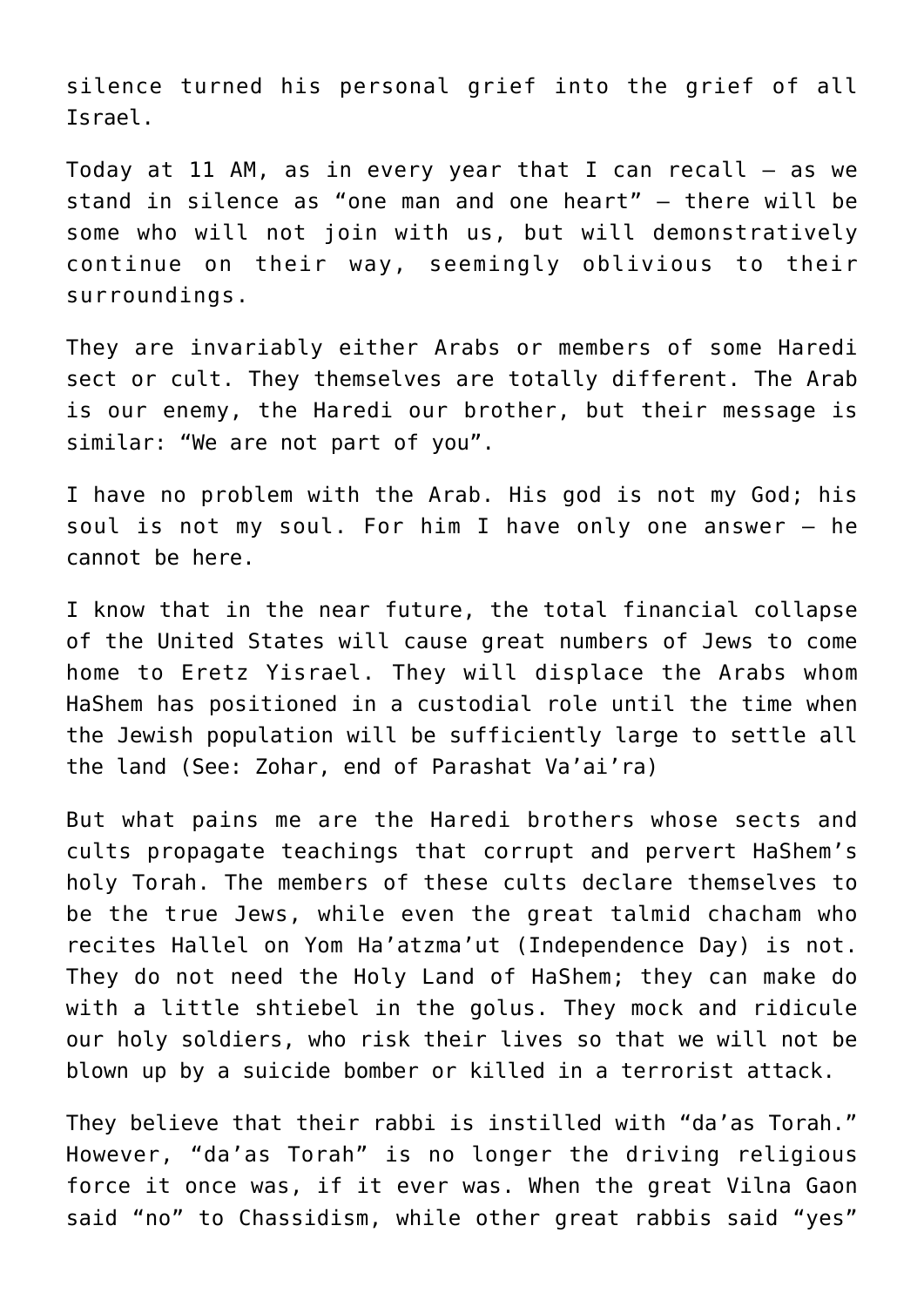to Chassidism, "da'as Torah" became the way that individual rabbanim evaluated a situation through their personal halachic outlook.

Granted, there are also wonderful Haredim whom I make great efforts to emulate – those such as HaRav Shlomo Zalman Auerbach, the rosh yeshiva of Kol Torah and renowned posek who have room in their hearts for HaShem and for all their fellow Jews. A student, who was once beset with problems, requested permission to be away for a week in order to visit the graves of the righteous in the Galil. The great rabbi replied, "Why trouble yourself to go so far? One kilometer away is the military cemetery on Har Herzl, there are hundreds of tzaddikim buried there."

When one studies Parashat Behar – indeed every Parasha of the Torah – one thing becomes crystal clear. The Torah relates to us as Am Yisrael – the Nation of Israel: men, women, children, converts, wealthy, indigent, freemen, servants, scholars, the ignorant, the righteous and the less-than observant.

The tzibur (collective community) of our nation are the Jews in Eretz Yisrael who are aware that they are living a miracle every day of their lives.

Of the Jews who stand in silence when remembering those who gave their lives in defense of our holy land and holy people, many stand and recall their own close encounters with death while serving in Tzahal. The bullet that missed by a millimeter. The mortar shell that landed in the place where he was a moment ago. The tank that ran over an exploding mine with no damage. And the miracles are endless. What do these people think when they see a Haredi who does not stand, even for a minute, to think of the kedoshim who gave their lives for all of us? It certainly does not contribute to a positive attitude toward the Torah of Israel. A more exact term would be – chillul HaShem.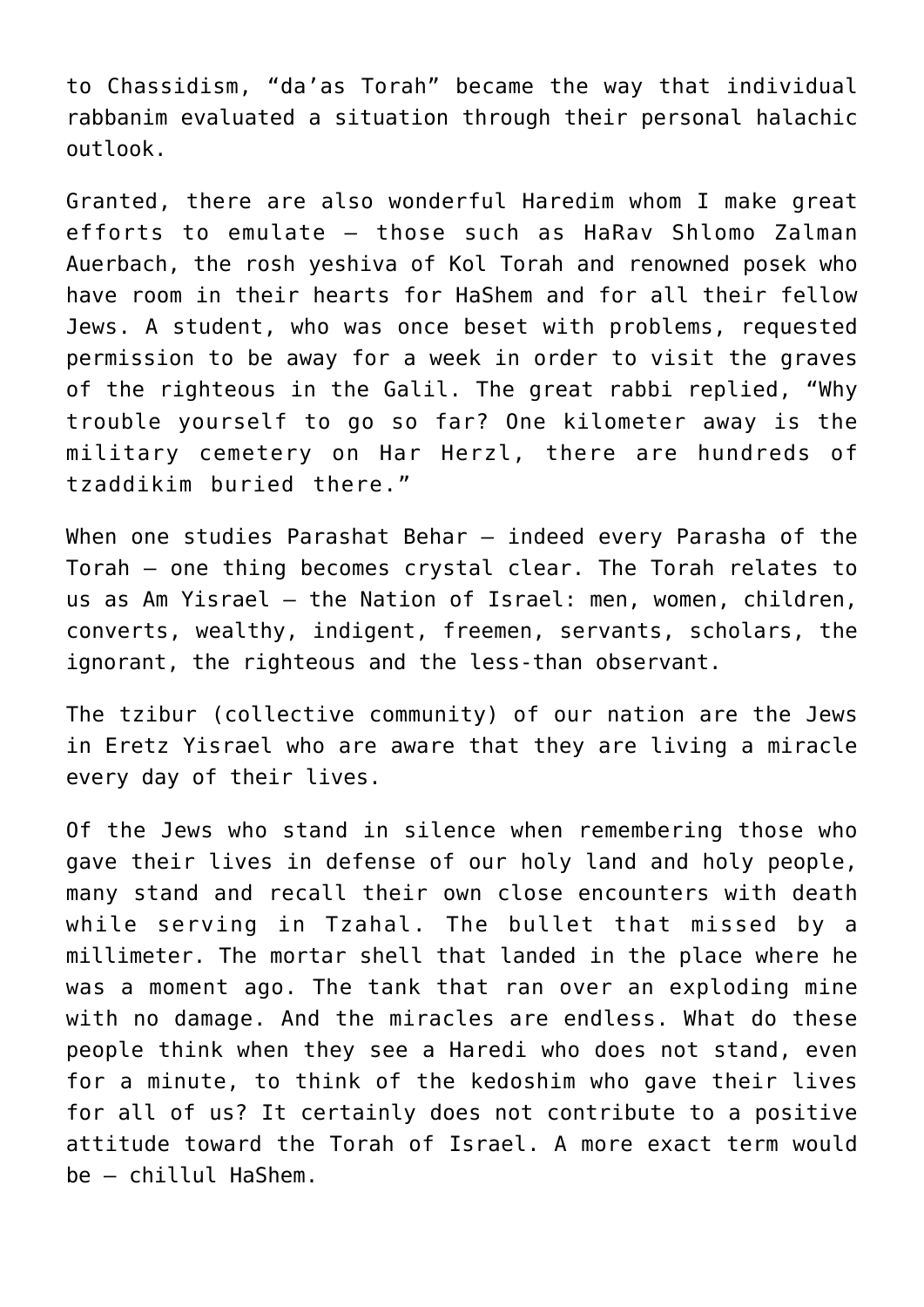I would venture to conjecture that if these creators of chillul HaShem would leave for Vienna, Antwerp or Brooklyn's Williamsburg, the quantitative and qualitative gap would be quickly filled by many of today's "secular" Israelis who would then return to the Torah.

## **Part B: Yom Ha'atzma'ut**

HaShem created our physical world based on the two dimensions of time and space, and the circumstances of human life on the two dimensions of decision making and implementation. In the realm of our lives, the more laborious of our two dimensions is arriving at decisions, while implementation is mostly taken up with technical matters.

One can never escape the necessity of decision making from the mundane choices of what to wear and what to eat to the lifedefining ones, such as where to learn Torah, whom to marry, where to live and what kind of head covering to don.

A major example is a Jew's decision to leave his birthplace, his native language and culture, and come to the land that is promised to him by the Creator Himself.

The moment of decision is, for most people, overwhelming, but after it has been reached, Hashem "takes your hand" and turns the obstacles into benefits.

Let's go back more than 3000 years to when our fathers and mothers stood at the edge of the Red Sea, or two weeks ago at Pessach when we are supposed to envision a deja-vu experience as if we too stood there.

The situation was one of an irresistible force – the Egyptian army, about to converge on an immovable object – HaShem's promise that the Jewish people will exist forever. The Jewish people had no viable options – to fight, capitulate, pray?

HaShem took the Jewish nation to the edge of the abyss, with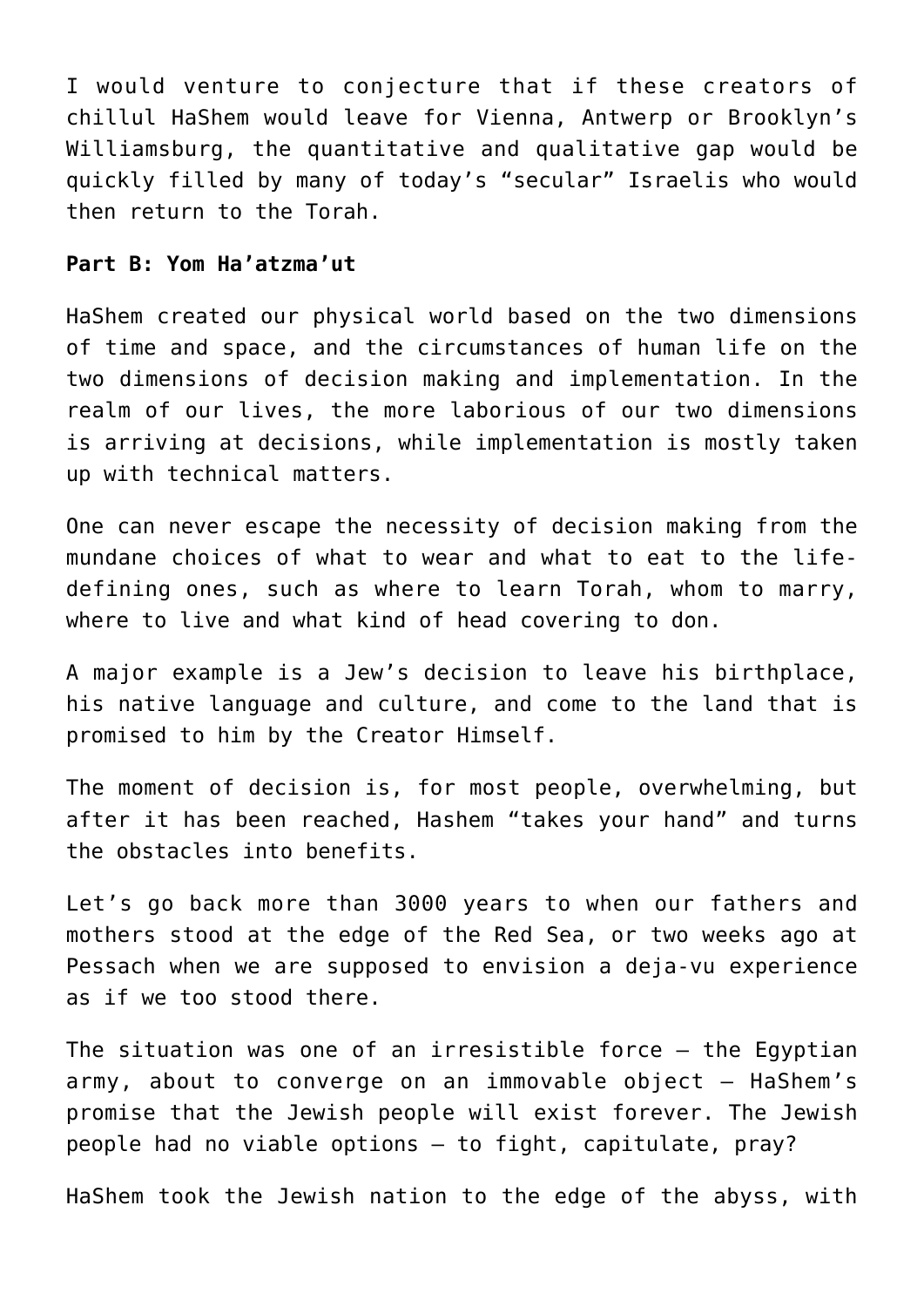one foot over the top and quickly losing their balance. And then Moshe commanded in the name of HaShem that the nation leap into the churning waters of the Sea. The people did the impossible – they obeyed and leaped into the very uninviting waters. The waters divided and the rest is miraculous factual history.

Now let's return to 63 years ago, to May 14, 1948 at the Tel Aviv Museum. Gathered there were members of the Jewish Agency leadership – the representatives of the Jewish yishuv (public) – to cast their vote for or against the establishment of the State of Israel.

It was a formidable task, with little reason to envy the people who had to make these providential decisions.

The United States and our European "friends" strongly recommended that we do not declare a state, and gave credence to their recommendation by imposing an arms embargo on the yishuv.

In addition, the armies of seven Arab countries were poised at the gates of the Holy Land ready to invade if we should declare a state. The men who were gathered at the historic meeting had to decide if they were to plunge the 650,000 Jews who comprised the yishuv into a war where – according to any military logic – we had no chance of surviving. And this was only three years after the Holocaust when the Jewish nation had lost a third of its sons and daughters.

This situation was no less intense and portentous than when the Jewish people stood before the Red Sea.

Hashem blessed those assembled with the spirit of valor and courage, and just as their fathers had done 3000 years previously, they took the leap of faith and declared, against all reason, they chose to establish a Jewish homeland, to be called Medinat Yisrael. HaShem blessed their courage when they defeated the seven Arab armies, greatly increasing the